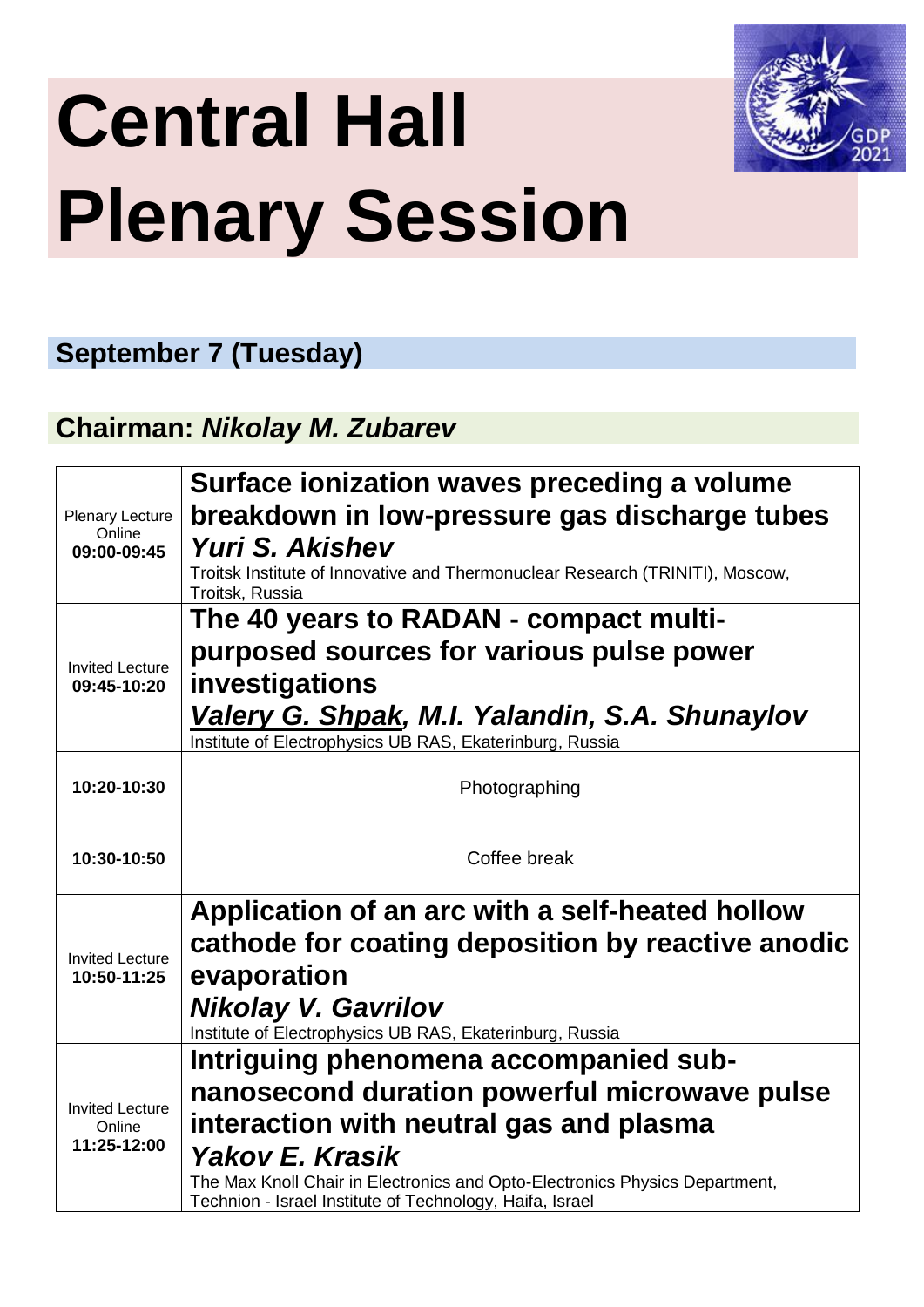### **Hall A**

Section 1.



**Fundamental processes in lowtemperature plasma:** low and high pressure discharges, near-electrode phenomena, radiation, ultrafast processes, diagnostics.

**13.30-15.35** Oral Session (OS-1-2). Chairman: *Michael I. Yalandin*

| 1 | Invited<br>report<br>$13.30 -$<br>14.05 | Initiation mechanisms and dynamics of development at the prebreakdown<br>stage of a self-sustained subnanosecond discharge in high-pressure<br>nitrogen<br>Stepan N. Ivanov, V.V. Lisenkov, Yu.I Mamontov<br>Institute of Electrophysics UB RAS, Ekaterinburg, Russia                         |
|---|-----------------------------------------|-----------------------------------------------------------------------------------------------------------------------------------------------------------------------------------------------------------------------------------------------------------------------------------------------|
| 2 | Oral<br>14.05-<br>14.25                 | Plasma generation in a high-current glow discharge with a hollow cathode in<br>an axially symmetrical system using two electron sources<br>Evgeniy V. Ostroverkhov, V.V. Denisov<br>Institute of High Current Electronics SB RAS, Tomsk, Russia                                               |
| 3 | Oral<br>$14.25 -$<br>14.45              | Average ion-charge state and explosive emission plasma momentum<br>derivation from critical temperature of metal<br>Mikkhail M. Tsventoukh<br>Lebedev Physical Institute of Russian Academy of Sciences, Moscow, Russia                                                                       |
| 4 | Oral<br>14.45-<br>15.05                 | Electric explosion of flat copper conductors in asymmetric and symmetric<br>configurations in the current skinning mode<br>Natalia A. Labetskaya, I.M. Datsko, S.A. Chaikovsky, V.A. Van'kevich, E. Oreshkin,<br>V.I. Oreshkin<br>Institute of High Current Electronics SB RAS, Tomsk, Russia |
| 5 | Oral<br>Online<br>$15.05 -$<br>15.25    | Study of anode and cathode plasmas formation in an electron diode with an<br>explosive emission cathode<br>Alexandr I. Pushkarev, A.I. Prima<br>Tomsk Polytechnic University, Tomsk, Russia                                                                                                   |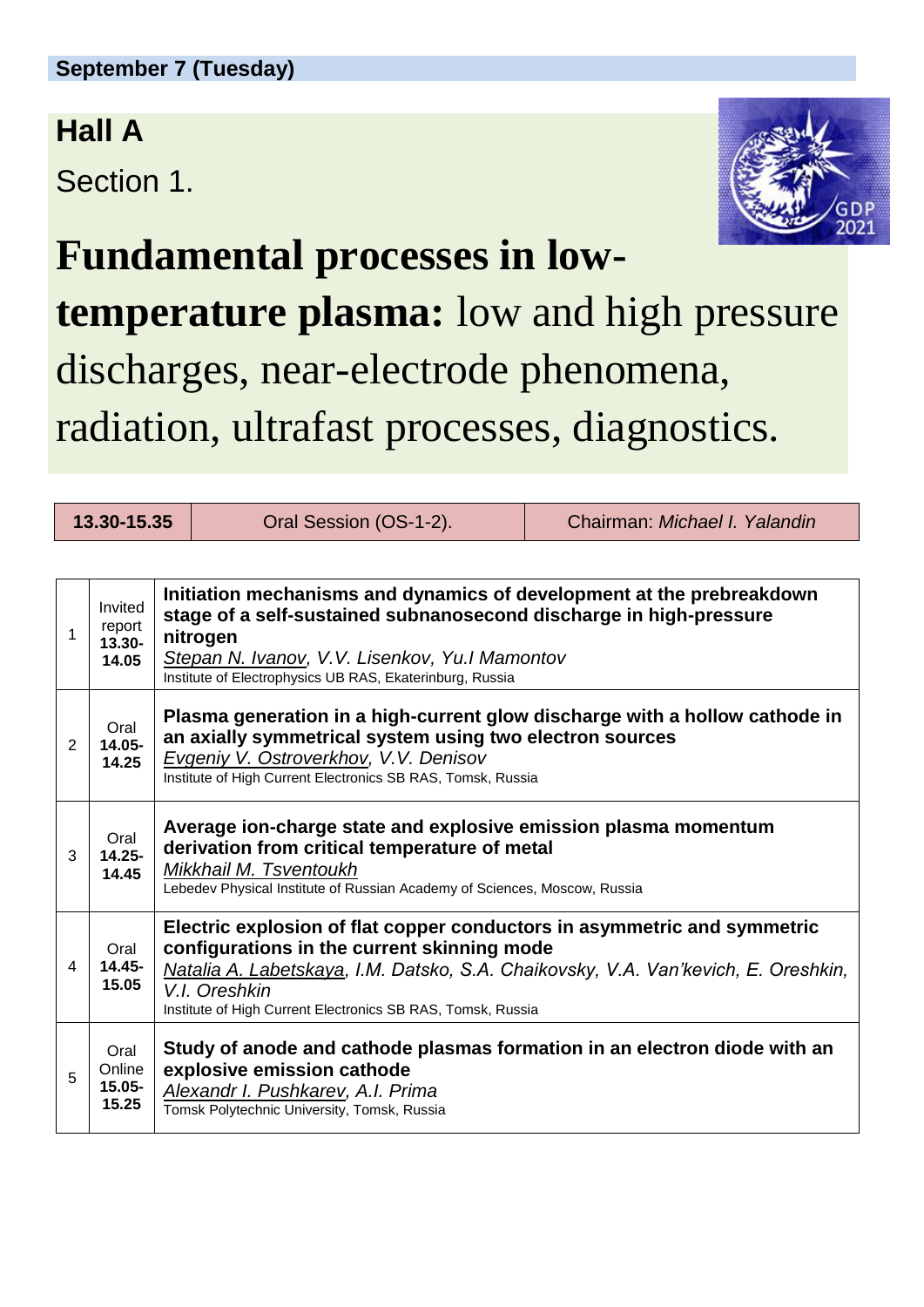### **Hall A**

Section 4.



### **Sources of low-temperature plasma:**

### generators of continuous, pulse-periodic and pulsed action, gas switches, power supply.

| 15.55-18.00 |                                         | Oral Session (OS-4-2).                                                                                                                                                                                                                                                                           | Chairman: Efim M.Oks |  |  |
|-------------|-----------------------------------------|--------------------------------------------------------------------------------------------------------------------------------------------------------------------------------------------------------------------------------------------------------------------------------------------------|----------------------|--|--|
|             |                                         |                                                                                                                                                                                                                                                                                                  |                      |  |  |
| 1           | Invited<br>report<br>$15.55 -$<br>16.30 | Operating parameters of high pulse repetition frequency capillary gas<br>discharge switch and its application for ion self-terminating lasers pumping<br>P.A. Bokhan, P.P. Gugin, M.A. Lavrukhin, D.E. Zakrevsky<br>A. V. Rzhanov Institute of Semiconductor Physics SB RAS, Novosibirsk, Russia |                      |  |  |
| 2           | Oral<br>16.30-<br>16.50                 | Investigation of cold atmospheric plasma jet generation excited by square-<br>wave pulse<br>P.P. Gugin, D.E. Zakrevsky, Elena V. Milakhina<br>A.V. Rzhanov Institute of Semiconductor Physics SB RAS, Novosibirsk, Russia                                                                        |                      |  |  |
| 3           | Oral<br>16.50-<br>17.10                 | Subnanosecond switching of standard thyristors triggered in<br>impact-ionization wave mode by a high-voltage PCSS driver<br>Anton Gusev, I. Prudaev, I. Lavrinovich, A. De Ferron, B. Novac, L. Pecastaing<br>Universite de Pau et des Pays de l'Adour, E2S UPPA, SIAME, Pau, France             |                      |  |  |
| 4           | Oral<br>$17.10 -$<br>17.30              | Formation of the voltage pulses up to 400 kilovolts with front pulse less than<br>10 nanoseconds<br>B.A. Kozlov, Dmitry S. Makhanko<br>PLASMA, JSC Research Institute of Gas-Discharge Devices, Ryazan, Russia                                                                                   |                      |  |  |
| 5           | Oral<br>17.30-<br>17.50                 | Increasing the operation stability of the electron accelerator based on ion-<br>electron emission<br>Maksim S. Torba, S. Yu. Doroshkevich, M.S. Vorobyov, N.N. Koval, S.A. Sulakshin,<br>V.A. Levanisov<br>Institute of High Current Electronics SB RAS, Tomsk, Russia                           |                      |  |  |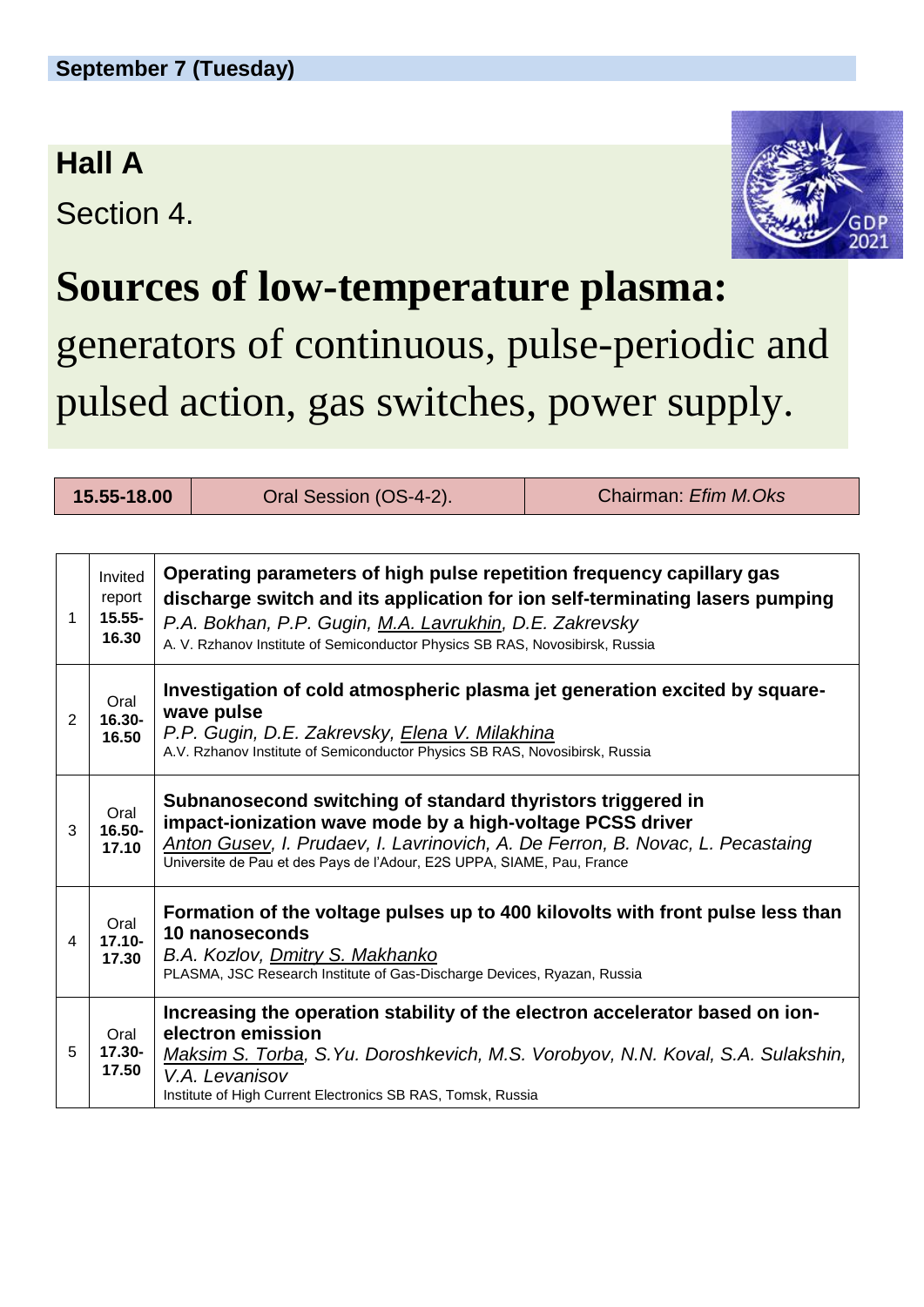#### **September 7 (Tuesday)**

#### **Hall B**

Section 2.



# **Gas-discharge methods for surface modification and coating deposition:** surface modification, ion implantation, combined methods of surface treatment.

| 13.30-15.35 |                                         |                                                                                                                                                                                                                                                                                                                                                | Oral Session (OS-2-2). | Chairman: Alexandr S.Kamenetskikh |
|-------------|-----------------------------------------|------------------------------------------------------------------------------------------------------------------------------------------------------------------------------------------------------------------------------------------------------------------------------------------------------------------------------------------------|------------------------|-----------------------------------|
|             |                                         |                                                                                                                                                                                                                                                                                                                                                |                        |                                   |
| 1           | Invited<br>Report<br>$13.30 -$<br>14.05 | Modeling of ion-plasma synthesis of linear-chained carbon<br>Evgeny A. Buntov, A.F. Zatsepin, A.I. Matitsev, V.A. Dutov, K.P. Arslanov<br>Ural Federal University, Ekaterinburg, Russia                                                                                                                                                        |                        |                                   |
| 2           | Oral<br>14.05-<br>14.25                 | Balanced control of thermal impact on metal materials in electron source with<br>a plasma cathode<br>Kamilla T. Ashurova, T.V. Koval, M.S. Vorobyov, My Kim An Tran, V.I. Shin,<br>P.V. Moskvin, N.N. Koval<br>Institute of High Current Electronics SB RAS, Tomsk, Russia                                                                     |                        |                                   |
| 3           | Oral<br>$14.25 -$<br>14.45              | Energy density distribution of a modulated electron beam in a source with a<br>plasma cathode based on a low pressure arc<br>Vladislav I. Shin, P.V. Moskvin, M.S. Vorobyov, V.N. Devyatkov, N.N. Koval<br>Institute of High Current Electronics SB RAS, Tomsk, Russia                                                                         |                        |                                   |
| 4           | Oral<br>14.45-<br>15.05                 | Effect of irradiation with ions of different atomic masses ( $Ar+$ and $Xe+$ ) on the<br>properties of Co <sub>90</sub> Fe <sub>10</sub> /Cu magnetic superlattices<br>N.V. Gushchina, V.V. Ovchinnikov, Konstantin V. Shalomov, N.S. Bannikova, R.S.<br>Zavornitsyn, M.A. Milyaev<br>Institute of Electrophysics UB RAS, Ekaterinburg, Russia |                        |                                   |
| 5           | Oral<br>15.05-<br>15.25                 | Formation of austenite particles enriched in manganese up to 20 at. % and<br>more, in volume of Fe-6.35 at. % Mn alloy in temperature range of 300-450 °C<br>during irradiation with Ar <sup>+</sup> 20 keV ions<br>Efrem V. Makarov, V.V. Ovchinnikov<br>Institute of Electrophysics UB RAS, Ekaterinburg, Russia                             |                        |                                   |